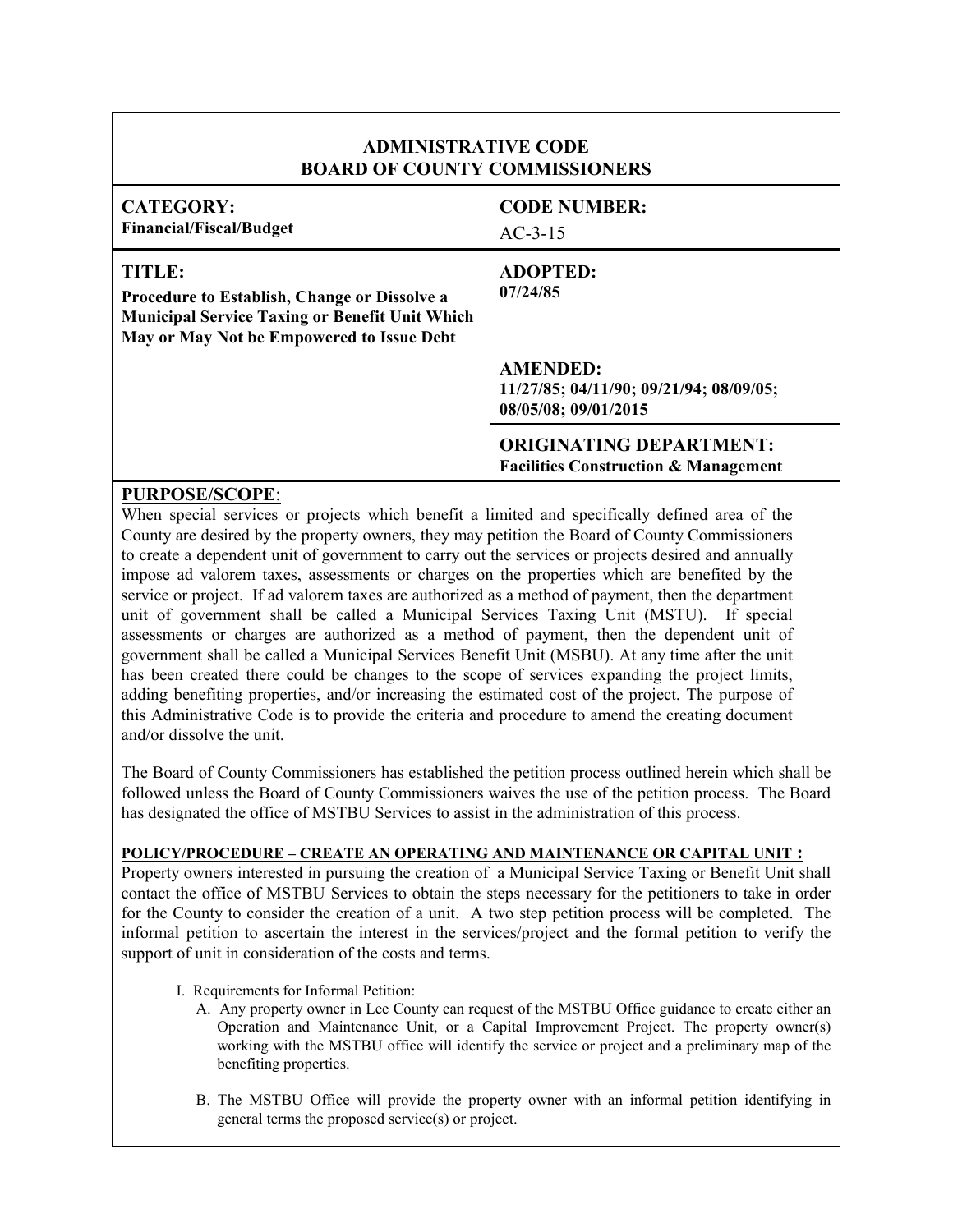- C. The property owner will be required to secure signatures of  $50\% + 1$  of the affected property owners to show support for proceeding with the formal petition, identifying costs and terms of the proposal. For services or projects that require engineering estimates, a fee as identified in the External Fee manual, will be required.
- D. The MSTBU Office will work with the property owners for proposed Operation and Maintenance units to determine the first year budget and a projected budget for the second year of operation. These budgets will be attached to the Formal Petition. The first year budget will be adopted budget for the first year of operation. The second year budget can be adjusted as needed.
- E. The MSTBU Office will work with the various County departments and consultants to determine an estimated cost for projected Capital Improvement Projects.
- II. Requirements of the formal petition:
	- A. The petition shall clearly describe the service or project being requested. Examples of services are streetlighting, landscape maintenance and security services. Examples of projects are roads, drainage, water and sewer.
	- B. The petition shall set forth the method of funding the service or project either by ad valorem tax, special assessment or other charges along with the estimated cost of the services/project.
- III. Formal Petition signatures:
	- A. All signatures must be original and notarized to be valid.
	- B. In order for a signature to be valid, it must be a record titleholder to a parcel or property in the unit.
	- C. Each record titleholder shall be allowed one signature for each parcel owned.
	- D. In the event of multiple owners, the signature of any one owner shall give full credit for that parcel.
	- E. The submittal package must contain the signatures of at least  $50\% + 1$  of the owners of record.
	- F. The petition will be valid for a period of six months. If the community wishes to continue to pursue, an updated estimate will need to be done and new petitions need to be prepared and signed.
- IV. When the signed petition submittal package is received by the County and found to be in compliance with the above, staff will proceed to public hearing before the Board of County Commissioners. Once the public hearing has been advertised, any additional petition information will be presented at the public hearing.
- V. At the public hearing, property owners within the proposed unit are invited to participate and make their wishes known to the Board of County Commissioners.

If it is determined that the proposed unit is necessary and desirable, the Board may adopt an ordinance/resolution to either:

- A. Create the requested Municipal Service Unit WITHOUT a referendum being held, OR
- B. Establish a date for a referendum election to be held on the question of creating the requested Municipal Service Unit.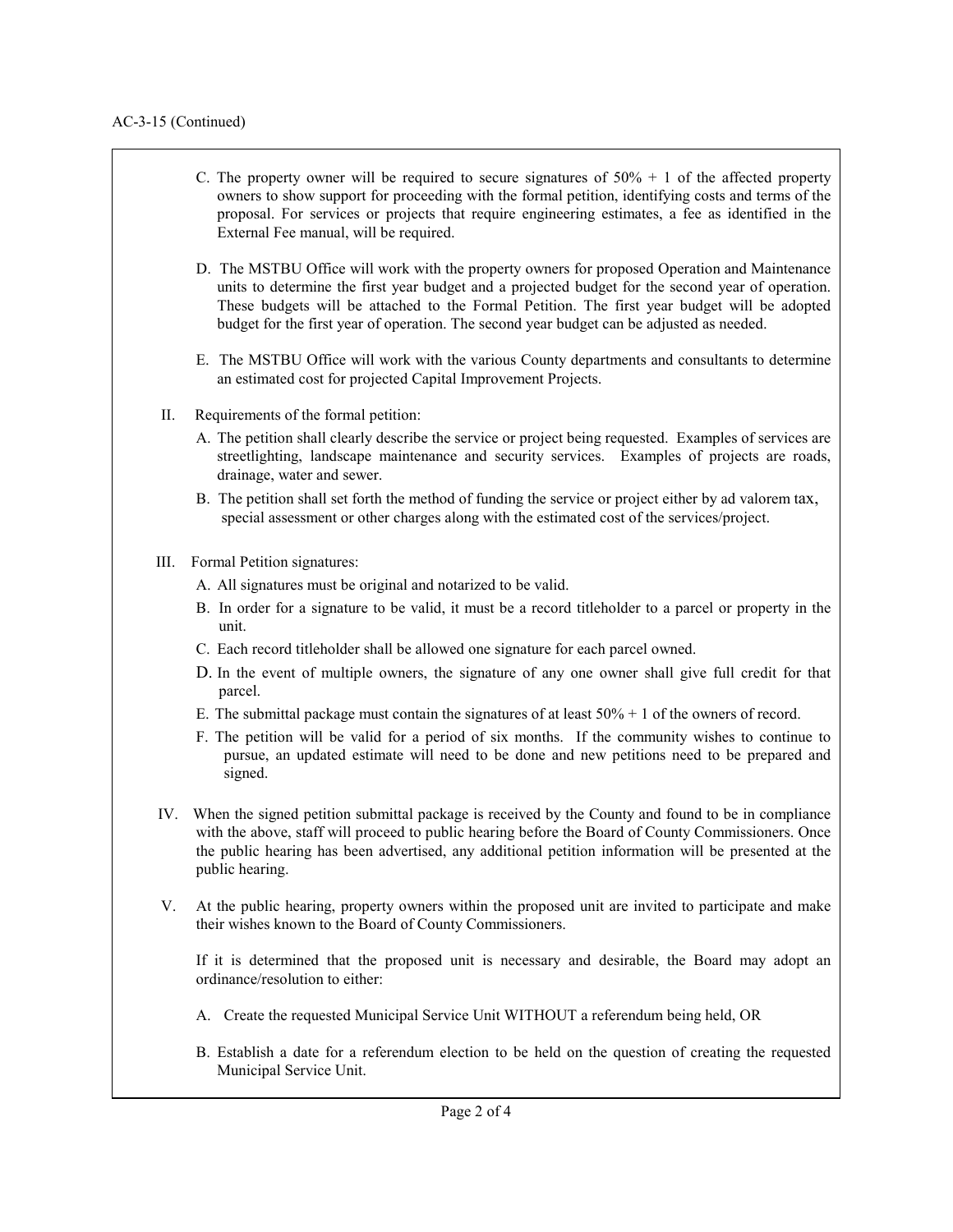$\overline{\phantom{a}}$ 

 VI. For any unit to be operational within any given year it must have been legally created prior to December 31 of the previous year.

## **POLICY/PROCEDURE-CHANGE OR DISSOLVE A OPERATION AND MAINTENANCE UNIT**

- VII. Operation and maintenance units are created for specific purpose and are anticipated that they will continue in perpetuity. Should property owners express an interest for a change in the scope of services, or a desire to dissolve the unit, the following procedure will be followed.
	- A. If a unit does not have an Advisory Committee, or if any individual of that unit determine a need for a change or dissolution of the O&M Unit, the MSBU office will provide that property owner with an informal petition with the requested change.
	- B. The property owner will be responsible for securing signatures from  $50\% + 1$  of the property owners supporting the development of a formal petition for a change or dissolution.

Should the Unit have an active Advisory Committee, the Advisory Committee, by unanimous vote can request a formal petition be developed for a change or dissolution of the Unit, without following the informal petition process.

The MSTBU office will prepare the formal petition and the process for proceeding to Public Hearing will be the same as for creating a Unit (paragraph I through IV).

In the event a community desires a street lighting program, as supported through the petition process, the County at its discretion can expand an existing unit to include the expanded area (community).

## **POLICY/PROCEDURE-CHANGE OR DISSOLVE A CAPITAL PROJECT UNIT**

VIII. Scope of project is expanded to include additional properties

In the event the scope of a project is expanded to include additional properties (request of property owners to be included **or** including additional properties is found to be essential to construct a project), the Board of County Commissioners will hold a Public Hearing to amend the originating document to include the addition scope of work and benefiting properties. Public Hearing notice will be provided by advertisement in a newspaper of general circulation, and by notice to the property owners in the established unit. If the cost of mailing written notices to the property owners is significant, double the cost of advertising in a newspaper of general circulation, the County Attorney's Office and/or County Administration may authorize waiving the individual mailings and the Public Hearing will be noticed two times in a newspaper of general circulation.

IX. The Estimated Cost to the Property Owners Increases

The estimated project cost to create the unit is based on the best known data at the time of creation, with the expectation that necessary easements and/or right of way will be donated. During the course of a project, the cost may change based on the final design, material cost increases, and or the economic conditions. In the event that the anticipated costs exceed 15% of the original total cost estimate staff will: